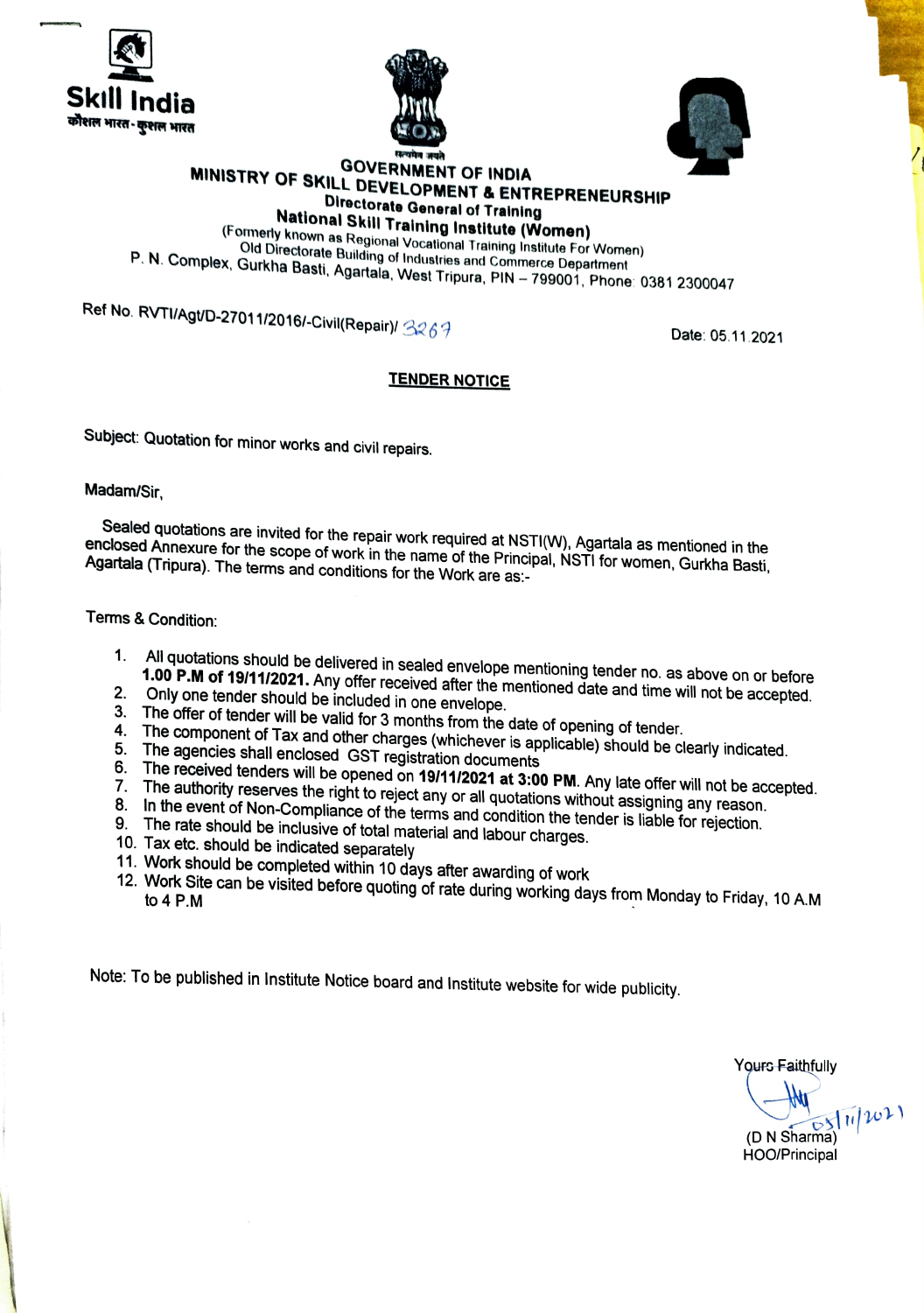## **ANNEXURE**

# Scope of Work for Tender no. RVTI/Agt/D-27011/2016/-Civil(Repair)/ 3.2 8.9<br>Subject: Scope of Work

 $\tilde{\Delta}$ 

| SI. No. | Type of Work                                                                                                                                 |  |
|---------|----------------------------------------------------------------------------------------------------------------------------------------------|--|
|         | Supply and fixing of PVC floor mat/carpet for three rooms<br>$\mid$ (Approximate room floor size of 2 rooms 21'X30' each & one room 30'X30') |  |

 $\frac{1}{\sqrt{35}}$ (DN Shama) HOOPrincipal